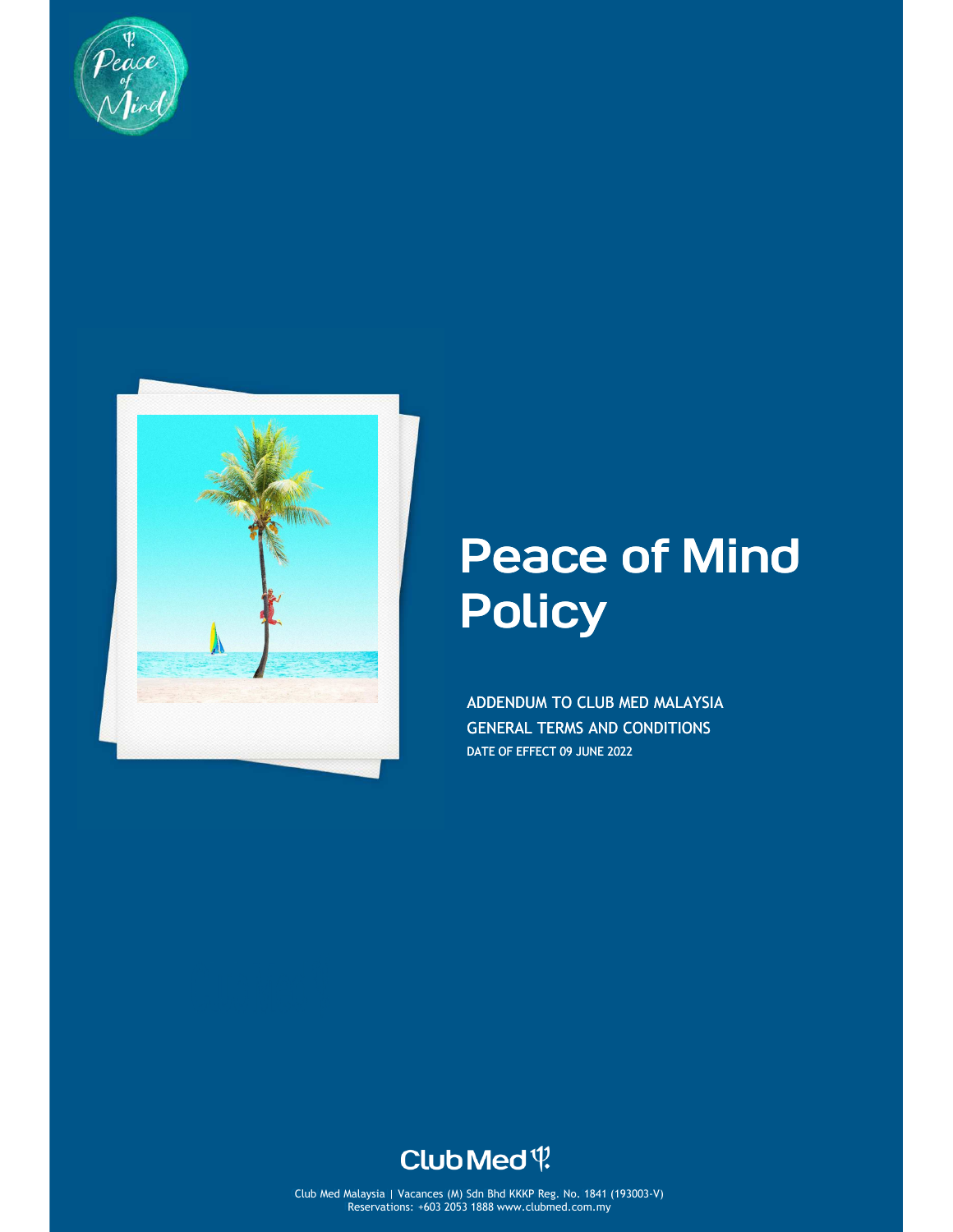

# CLUB MED PEACE OF MIND POLICY Terms & Conditions

Club Med is introducing a Peace of Mind policy to provide flexibility to our guests with their travel plans.

The Peace of Mind policy will apply to all bookings described below. Club Med Standard Booking Terms & Conditions will continue to apply to all bookings save as otherwise modified by this Peace of Mind policy.

## **A. For all bookings made until 31 August 2022**

#### **1. FREE CHANGE OF DATE**

Club Med offers one free change of travel date up to 7 days before departure without any amendment or cancellation charges, subject to the following terms:

- a) Club Med must be informed of the amendment at least 7 days before your scheduled departure date.
- b) Amended travel journey must be completed by the 30 April 2023:
- c) The original length of stay, number and adult-child breakdown of guests, room category and resort booked must remain the same in the amended booking.
- d) Any additional costs for any applicable airline/other transportation/services charges relating to the travel date change shall be payable by you.
- e) If the amended booking is of lesser value from the original booking, the difference in pricing shall be refunded to you only in the form of credits to be used within one year of the amended departure date. If the amended booking is of a greater value from the original booking, you will be required to pay for the new price and any other pricing variances due.

After you have exercised the one free change, please note that the Club Med Standard Booking Terms & Conditions shall apply to any further changes.

## **2. BOOK NOW PAY LATER**

#### For bookings made more than 45 days prior to scheduled departure

**Deposits:** A deposit of MYR500 per person for Club Med land stay component/ package and full price payment for any airplane/other transportation/services ticket included in your package must be paid at the time of booking to secure and validate your booking.

**Final Payment:** The balance of the Club Med holiday cost must be paid at least 45 days before your scheduled departure.

#### For bookings made within 45 days of scheduled departure

**Full Payment:** The Club Med holiday cost must be paid in full at the time of booking to secure and validate your booking.